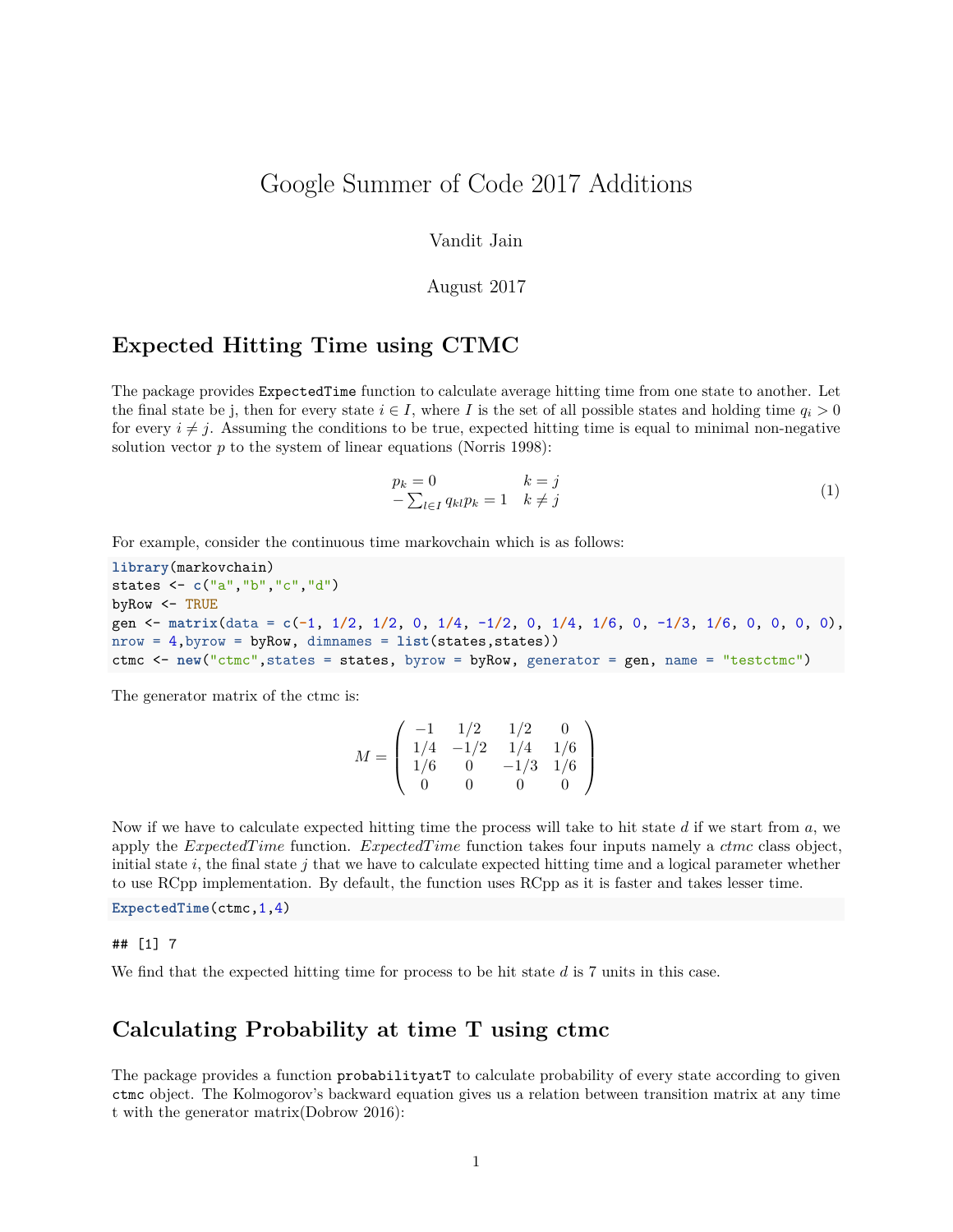$$
P'(t) = QP(t) \tag{2}
$$

Here we use the solution of this differential equation  $P(t) = P(0)e^{tQ}$  for  $t \ge 0$  and  $P(0) = I$ . In this equation,  $P(t)$  is the transition function at time t. The value  $P(t)[i][j]$  at time  $P(t)$  describes the conditional probability of the state at time *t* to be equal to j if it was equal to i at time  $t = 0$ . It takes care of the case when  $ctmc$ object has a generator represented by columns. If initial state is not provided, the function returns the whole transition matrix *P*(*t*).

Also to mention is that the function is also implemented using RCpp and can be used used to lessen the time of computation. It is used by default. Next, We consider both examples where initial state is given and case where initial state is not given.

In the first case, the function takes two inputs, first of them is an object of the S4 class 'ctmc' and second is the final time *t*.

**probabilityatT**(ctmc,1)

## a b c d ## a 0.41546882 0.24714119 0.2703605 0.06702946 ## b 0.12357060 0.63939068 0.0348290 0.20220972 ## c 0.09012017 0.02321933 0.7411205 0.14553997 ## d 0.00000000 0.00000000 0.0000000 1.00000000

Here we get an output in the form of a transition matrix.

If we take the second case i.e. considering some initial input:

```
probabilityatT(ctmc,1,1)
```
## [1] 0.41546882 0.24714119 0.27036052 0.06702946

In this case we get the probabilities corresponding to every state. this also includes probability that the process hits the same state *a* after time  $t = 1$ .

### **Plotting generator matrix of continuous-time markovchains**

The package provides a plot function for plotting a generator matrix *Q* in the form of a directed graph where every possible state is assigned a node. Edges connecting these nodes are weighted. Weight of the edge going from a state *i* to state *j* is equal to the value  $Q_{ij}$ . This gives a picture of the generator matrix.

For example, we build a ctmc-class object to plot it.

```
energyStates <- c("sigma", "sigma_star")
byRow <- TRUE
gen <- matrix(data = c(-3, 3,
                       1, -1), nrow = 2,
              byrow = byRow, dimnames = list(energyStates, energyStates))
molecularCTMC <- new("ctmc", states = energyStates,
                 byrow = byRow, generator = gen,
                 name = "Molecular Transition Model")
```
Now if we plot this function we get the following graph:

**plot**(molecularCTMC)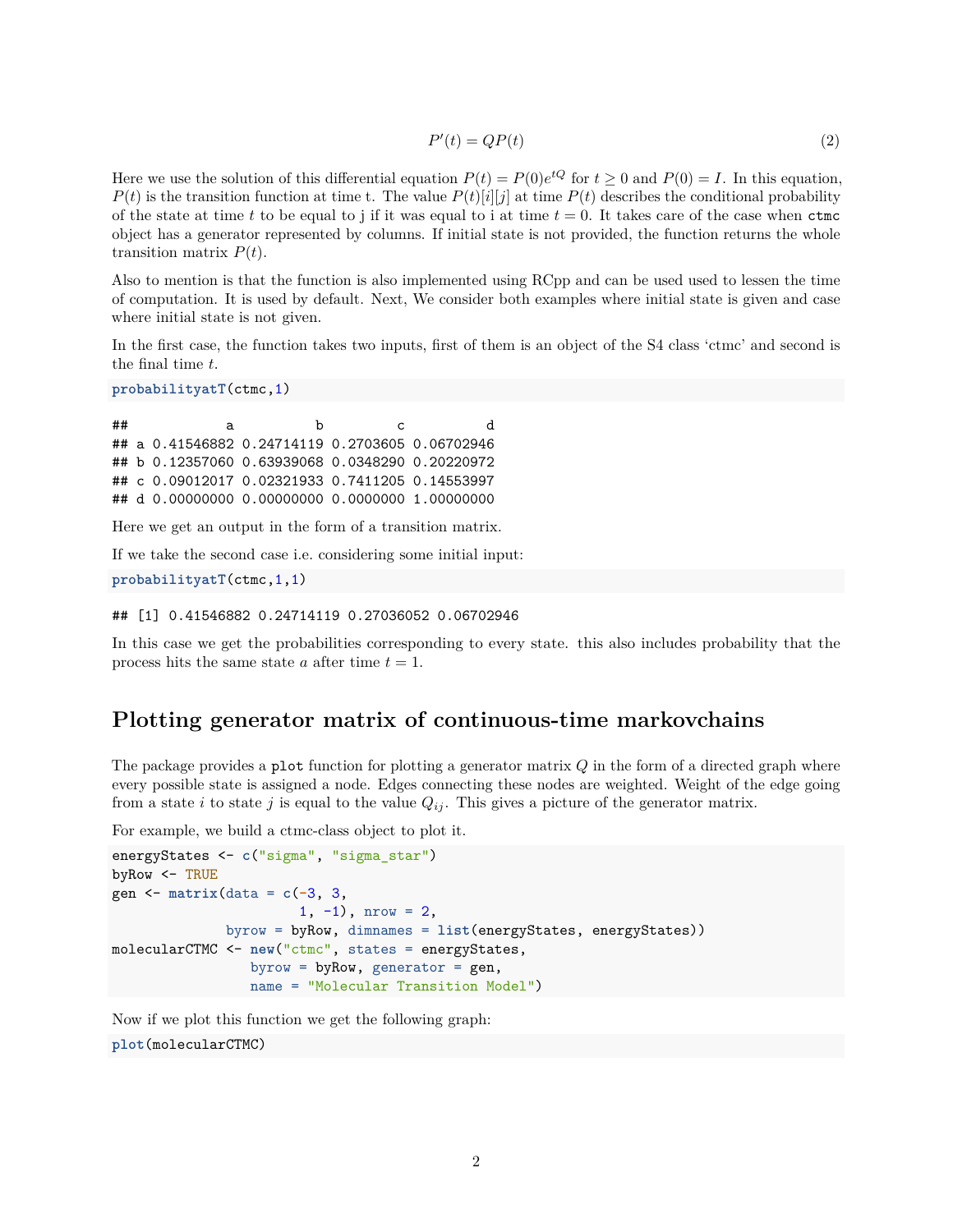

The figure shown is built using the *igraph* package. The package also provides options of plotting graph using *diagram* and *DiagrameR* package. Plot using these packages can be built using these commands: **plot**(molecularCTMC,package = "diagram")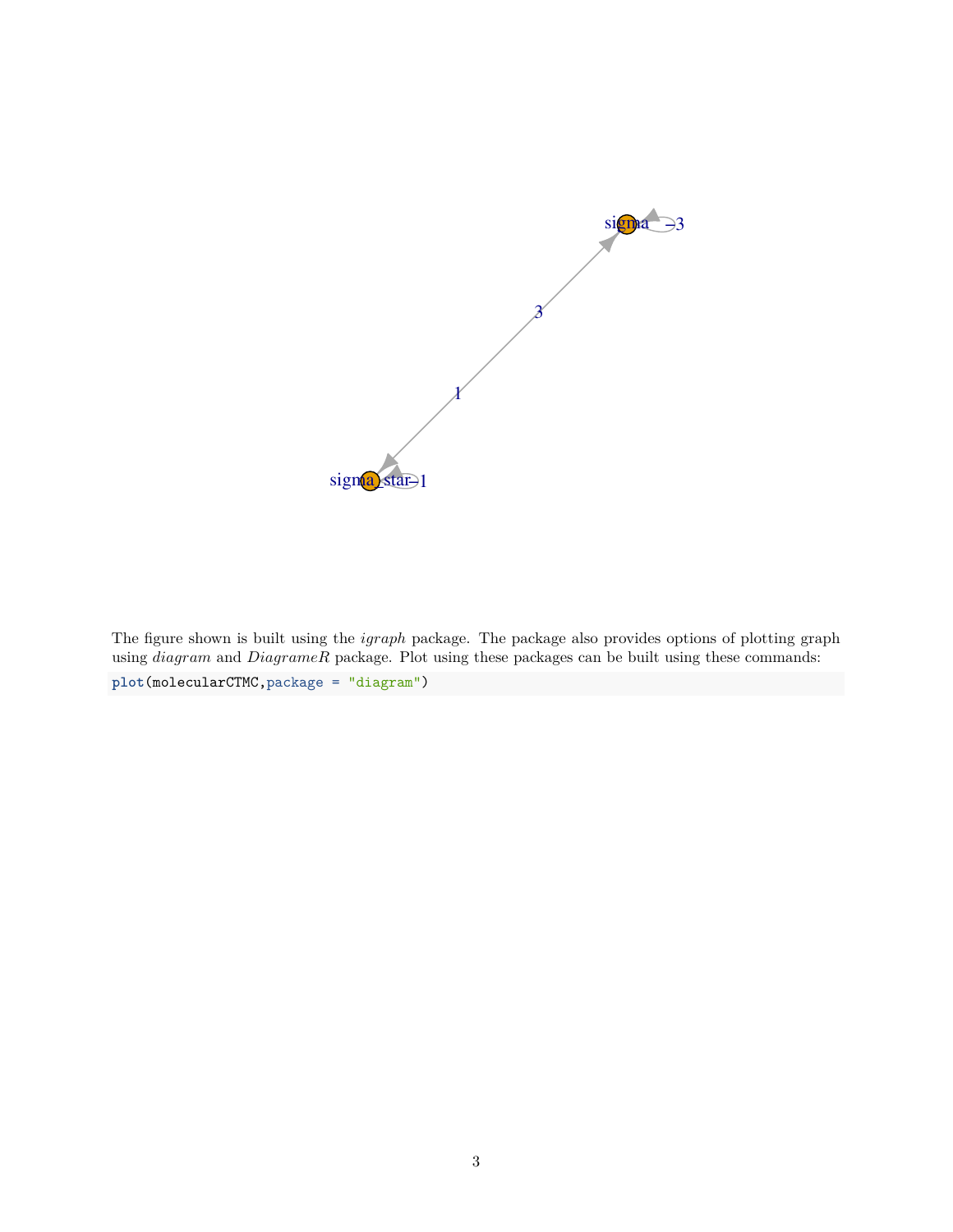

Similarly, one can easily replace *diagram* package with *DiagrammeR*

# **Imprecise Continuous-Time Markov chains**

Continuous-time Markov chains are mathematical models that are used to describe the state-evolution of dynamical systems under stochastic uncertainty. However, building models using continuous time markovchains take in consideration a number of assumptions which may not be realistic for the domain of application; in particular; the ability to provide exact numerical parameter assessments, and the applicability of timehomogeneity and the eponymous Markov property. Hence we take ICTMC into consideration.

More technically, an ICTMC is a set of "precise" continuous-time finite-state stochastic processes, and rather than computing expected values of functions, we seek to compute lower expectations, which are tight lower bounds on the expectations that correspond to such a set of "precise" models.

### **Types of ICTMCs**

For any non-empty bounded set of rate matrices *L*, and any non-empty set *M* of probability mass functions on *X*, we define the following three sets of stochastic processes that are jointly consistent with *L* and *M*:

- $P_{L,M}^W$  is the consistent set of all well-behaved stochastic processes;
- $P_{L,M}^{WM}$  is the consistent set of all well-behaved Markov chains;
- $P_{L,M}^{WHM}$  is the consistent set of all well-behaved homogeneous Markov chains(Thomas Krak 2017).

From a practical point of view, after having specified a (precise) stochastic process, one is typically interested in the expected value of some function of interest, or the probability of some event. Similarly, in this work,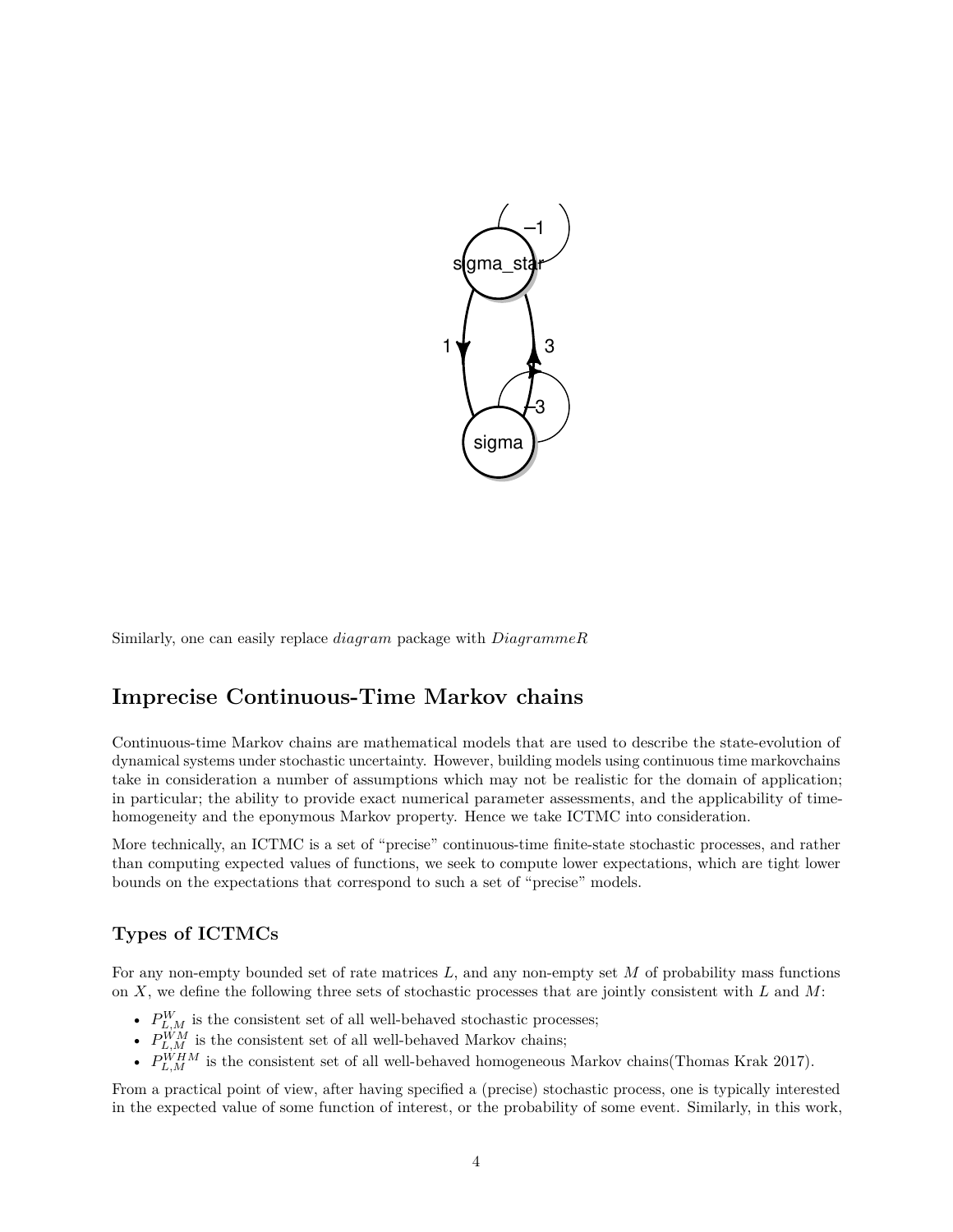our main objects of consideration will be the lower probabilities that correspond to the ICTMCs.

### **Lower Transition Rate Operators for ICTMCs**

A map  $Q_l$  from  $L(X)$  to  $L(X)$  is called a lower transition rate operator if, for all  $f, g \in L(X)$ , all  $\lambda \in R_{\geq 0}$ , all  $\mu \in L(X)$ , and all  $x \in X$ (Thomas Krak 2017):

- 1.  $[Q_l m](x) = 0$
- 2.  $[Q_l I](x) \geq 0 \forall y \in X$  such that  $x \neq y$
- 3.  $[Q_l(f+g)](x) \geq [Q_l f](x) + [Q_l g](x)$
- 4.  $[Q_l(lf)](x) = \lambda Q_l f[(x)]$

### **Lower Transition Operators**

A map  $T_l$  from  $L(X)$  to  $L(X)$  is called a lower transition operator if, for all  $f, g \in L(X)$ , all  $\lambda \in R_{>0}$ , all  $\mu \in L(X)$ , and all  $x \in X$ (Thomas Krak 2017):

1.  $[T_l f](x) \geq min(f(y) : y \in L)$ 2.  $[T_l(f+g)](x) \geq [T_l f](x) + [T_l g](x)$ 3.  $[T_l(\lambda f)](x) = l[T_l f](x)$ 

### **ImpreciseprobabilityatT function**

Now I would like to come onto the practical purpose of using ICTMC classes. ICTMC classes in these package are defined to represent a generator that is defined in such a way that every row of the generator corresponding to every state in the process is governed by a separate variable. As defined earlier, an imprecise continuous time markovchain is a set of many precise CTMCs. Hence this representation of set of precise CTMCs can be used to calulate transition probability at some time in future. This can be seen as an analogy with probability at T function. It is used to calculate the transition function at some later time t using generatoe matrix.

For every generator matrix, we have a corresponding transition function. Similarly, for every Lower Transition rate operator of an ICTMC, we have a corresponding lower transition operator denoted by *L s t* . Here *t* is the initial time and *s* is the final time.

Now we mention a proposition(Thomas Krak 2017) which states that: Let  $Q_l$  be a lower transition rate operator, choose any time *t* and *s* both greater than 0 such that  $t \leq s$ , and let  $L_t^s$  be the lower transition operator corresponding to  $Q_l$ . Then for any  $f \in L(X)$  and  $\epsilon \in R_{>0}$ , if we choose any  $n \in N$  such that:

$$
n \ge \max((s-t) * ||Q||, \frac{1}{2\epsilon}(s-t)^2 ||Q||^2 ||f||_v)
$$

with  $||f||_v := \max f$  - min *f*, we are guaranteed that (Thomas Krak 2017)

$$
||L_t^s - \prod_{i=1}^n (I + \Delta Q_l)|| \le \epsilon
$$

with  $\Delta := \frac{s-t}{n}$ 

Simple put this equation tells us that, using  $Q_l g$  for all  $g \in L(X)$  then we can also approximate the quantity  $L_t^s$  to arbitrary precision, for any given  $f \in L(X)$ .

To explain this approximate calculation, I would take a detailed example of a process containing two states healthy and sick, hence  $X = (healthy, sick)$ . If we represent in form of an ICTMC, we get: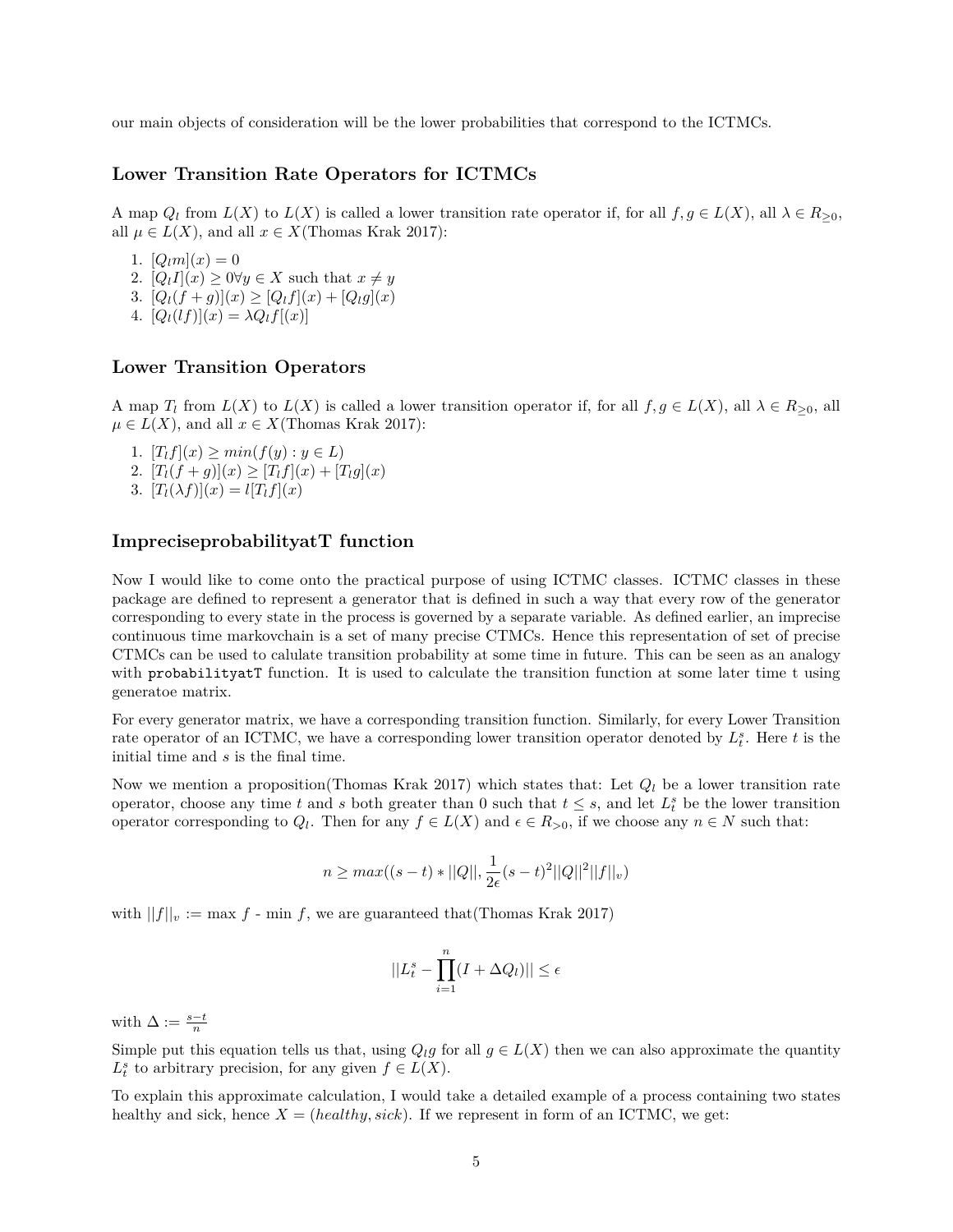$$
Q = \left( \begin{array}{cc} -a & a \\ b & -b \end{array} \right)
$$

for some  $a, b \in R_{\geq 0}$ . The parameter *a* here is the rate at which a healthy person becomes sick. Technically, this means that if a person is healthy at time *t*, the probability that he or she will be sick at time  $t + \Delta$ , for small  $\Delta$ , is very close to  $\Delta a$ . More intuitively, if we take the time unit to be one week, it means that he or she will, on average, become sick after  $\frac{1}{a}$  weeks. The parameter *b* is the rate at which a sick person becomes healthy again, and has a similar interpretation.

Now to completely represent the ICTMC we take an example and write the generator as:

$$
Q=\left(\begin{array}{cc}-a&a\\b&-b\end{array}\right): a\in[\frac{1}{52},\frac{3}{52}], b\in[\frac{1}{2},2]
$$

Now suppose we know the initial state of the patient to be sick, hence this is represented in the form of a function by:

$$
I_s=\begin{pmatrix}0\\1\end{pmatrix}
$$

We observe that the  $||I_s|| = 1$ . Now to use the proposition mentioned above, we use the definition to calculate the lower transition operator  $Q_l$  Next we calculate the norm of the lower transition rate operator and use it in the preposition. Also we take value of  $\epsilon$  to be 0.001.

Using the preposition we can come up to an algorithm for calculating the probability at any time *s* given state at initial time *t* and a ICTMC generator(Thomas Krak 2017).

The algorithm is as follows:

**Input**: A lower transition rate operator *Q*, two time points *t*, *s* such that  $t \leq s$ , a function  $f \in L(X)$  and a maximum numerical error  $\epsilon \in R_{>0}$ .

#### **Algorithm**:

1.  $n = max((s-t)||Q||, \frac{1}{2\epsilon}(s-t)^2||Q||^2||f||_v)$ 2.  $\Delta = \frac{s-t}{n}$ 3.  $g_0 = I_s^{\dagger}$ 4. for  $i \in (1, \ldots, n)$  do  $g_i = g_{i-1} + \Delta Q_i g_{i-1}$ 5. end for 6. return  $g_n$ 

#### **Output**:

The conditional probability vector after time  $t$  with error  $\epsilon$ . Hence, after applying the algorithm on above example we get the following result:

 $\gtrsim \frac{1}{n} = 0.0083\$  if final state is *healthy* and  $g_n = 0.141$  if the final state is *sick*. The probability calculated is with an error equal to  $\epsilon$  i.e. 0.001.

Now we run the algorithm on the example through R code.

```
states <- c("n","y")
Q <- matrix(c(-1,1,1,-1),nrow = 2,byrow = TRUE,dimnames = list(states,states))
range <- matrix(c(1/52,3/52,1/2,2),nrow = 2,byrow = 2)
name <- "testictmc"
ictmc \leq new ("ictmc", states = states, Q = Q, range = range, name = name)
impreciseProbabilityatT(ictmc,2,0,1,10^-3,TRUE)
```
## [1] 0.008259774 0.140983476

The probabilities we get are with an error of  $10^{-3}$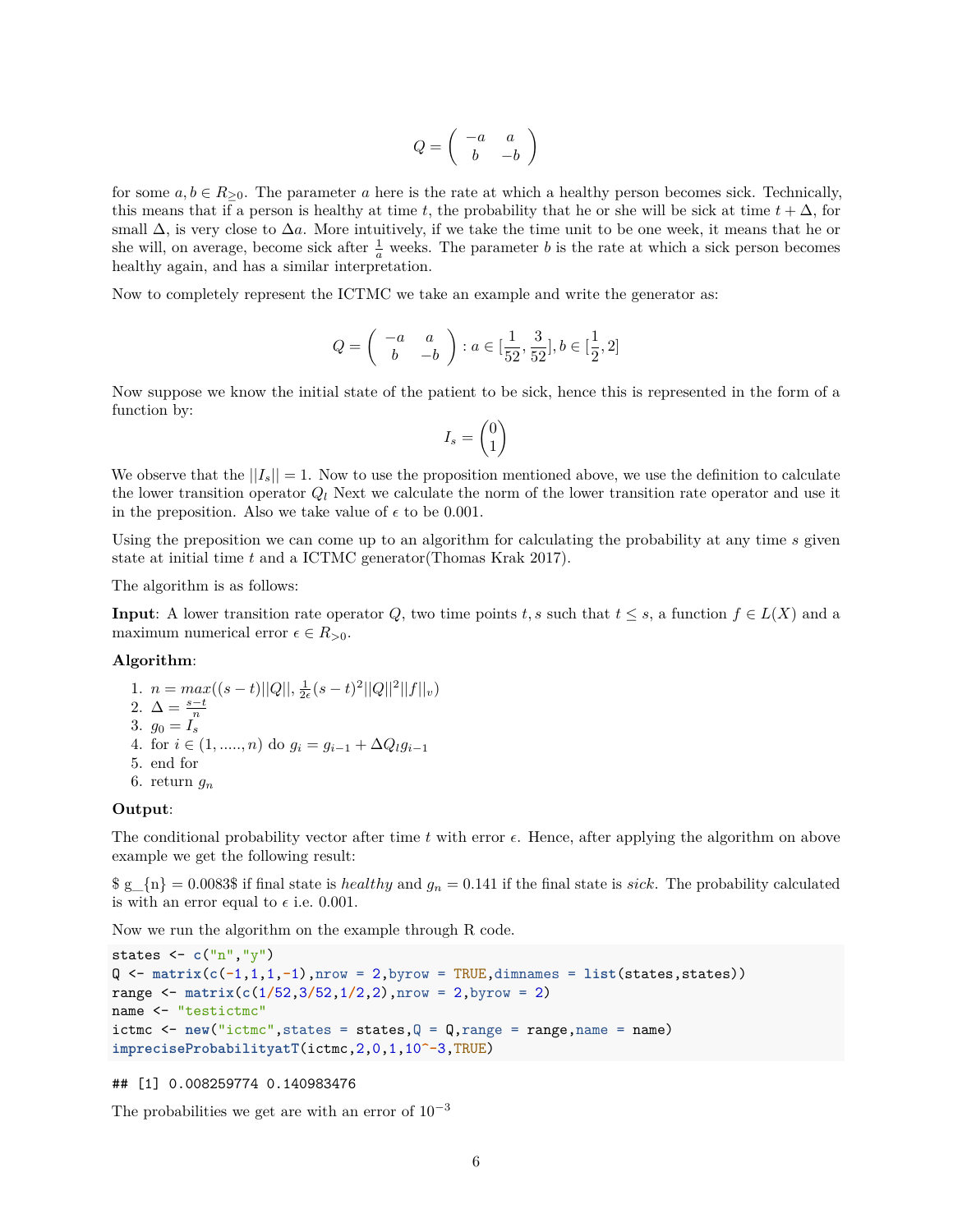### **Continuous time markovchain generator using frequency Matrix**

The package provides freq2Generator function. It takes in a matrix representing relative frequency values along with time taken to provide a continuous time markovchain generator matrix. Here, frequency matrix is a 2-D matrix of dimensions equal to relative number of possible states describing the number of transitions from a state *i* to *j* in time *t*, which is another parameter to be provided to the function. The function also allows to chose among three methods for calculation of the generator matrix.(Alexander Kreinin 2001)

Three methods are as follows:

- 1. Quasi Optimization "QO"
- 2. Diagonal Adjustment "DA"
- 3. Weighted Adjustment "WA"

See reference for details about the methods.

Here is an example matrix on which freq2Generator function is run:

```
sample <- matrix(c(150,2,1,1,1,200,2,1,2,1,175,1,1,1,1,150),nrow = 4,byrow = TRUE)
sample_rel = rbind((sample/rowSums(sample))[1:dim(sample)[1]-1,],c(rep(0,dim(sample)[1]-1),1))
freq2Generator(sample_rel,1)
```

```
## [,1] [,2] [,3] [,4]
## [1,] -0.024212164 0.01544797 0.008764198 0
## [2,] 0.006594821 -0.01822834 0.011633520 0
## [3,] 0.013302567 0.00749703 -0.020799597 0
## [4,] 0.000000000 0.00000000 0.000000000 0
```
# **Committor of a markovchain**

Consider set of states A,B comprising of states from a markovchain with transition matrix P. The committor vector of a markovchain with respect to sets A and B gives the probability that the process will hit a state from set A before any state from set B.

Committor vector u can be calculated by solving the following system of linear equations(StackOverflow 2015):

$$
Lu(x) = 0, x \notin A \cup B
$$
  

$$
u(x) = 1, x \in A
$$
  

$$
u(x) = 0, x \in B
$$

where  $L = P - I$ .

Now we apply the method to an example:

```
transMatr <- matrix(c(0,0,0,1,0.5,0.5,0,0,0,0,0.5,0,0,0,0,0,0.2,0.4,0,0,0,0.8,0.6,0,0.5),nrow = 5)
object <- new("markovchain", states=c("a","b","c","d","e"),transitionMatrix=transMatr, name="simpleMc")
committorAB(object,c(5),c(3))
```

| ## |                                                      |  |  |
|----|------------------------------------------------------|--|--|
|    | ## 0.4444444 0.8888889 0.0000000 0.4444444 1.0000000 |  |  |

Here we get probability that the process will hit state "e" before state "c" given different initial states.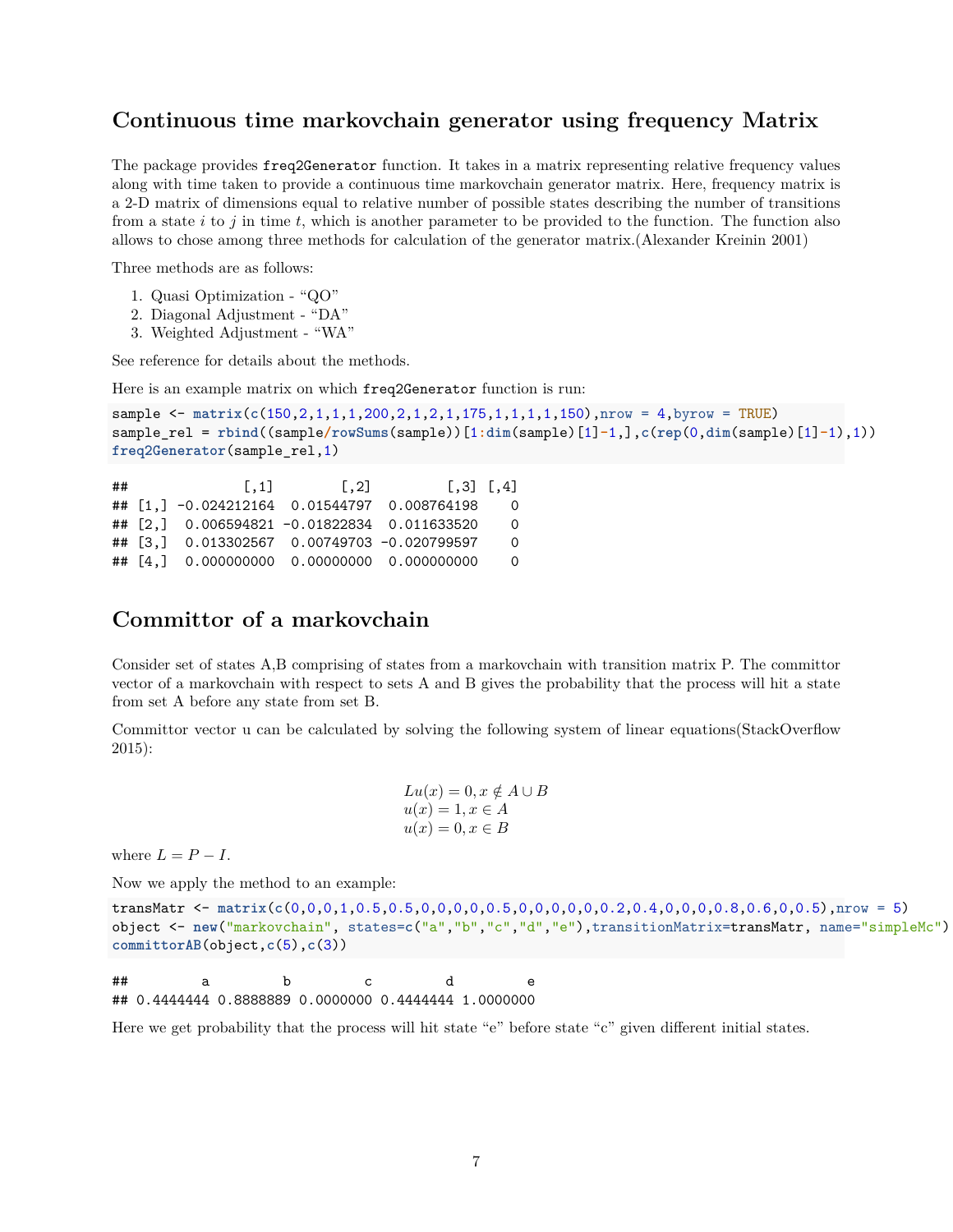### **First Passage probability for set of states**

Currently computation of the first passage time for individual states has been implemented in the package. firstPassageMultiple function provides a method to get first passage probability for given provided set of states.

Consider this example markovchain object:

```
statesNames <- c("a", "b", "c")
testmarkov <- new("markovchain", states = statesNames, transitionMatrix =
matrix(c(0.2, 0.5, 0.3,
0.5, 0.1, 0.4,
0.1, 0.8, 0.1), nrow = 3, byrow = TRUE,
dimnames = list(statesNames, statesNames)
))
```
Now we apply firstPassageMultiple function to calculate first passage probabilities for set of states "*b*"*,* "*c*" when initial state is "*a*".

```
firstPassageMultiple(testmarkov,"a",c("b","c"),4)
```
## set ## 1 0.8000 ## 2 0.6000 ## 3 0.2540 ## 4 0.1394

This shows us the probability that the process will hit any of the state from the set after n number of steps for instance, as shown, the probability of the process to hit any of the states among "*b*"*,* "*c*" after 2 steps is 0*.*6000.

# **Joint PDF of number of visits to the various states of a markovchain**

The package provides a function noofVisitsDist that returns the PDF of the number of visits to the various states of the discrete time markovchain during the first N steps, given initial state of the process.

We will take an example to see how to use the function on a markovchain-class object:

```
transMatr<-matrix(c(0.4,0.6,.3,.7),nrow=2,byrow=TRUE)
simpleMc<-new("markovchain", states=c("a","b"),
              transitionMatrix=transMatr,
              name="simpleMc")
noofVisitsDist(simpleMc,5,"a")
```
## a b ## 0.348148 0.651852

The output clearly shows the probabilities related to various states of the process.

### **Expected Rewards for a markovchain**

The package provides a function expectedRewards that returns a vector of expected rewards for different initial states. The user provides reward values, a vector *r* of size equal to number of states having a value corresponding to every state. Given a transition matrix  $[P]$ , we get the vector of expected rewards *v* after *n* transitions according to the equation as follows(Gallager 2013):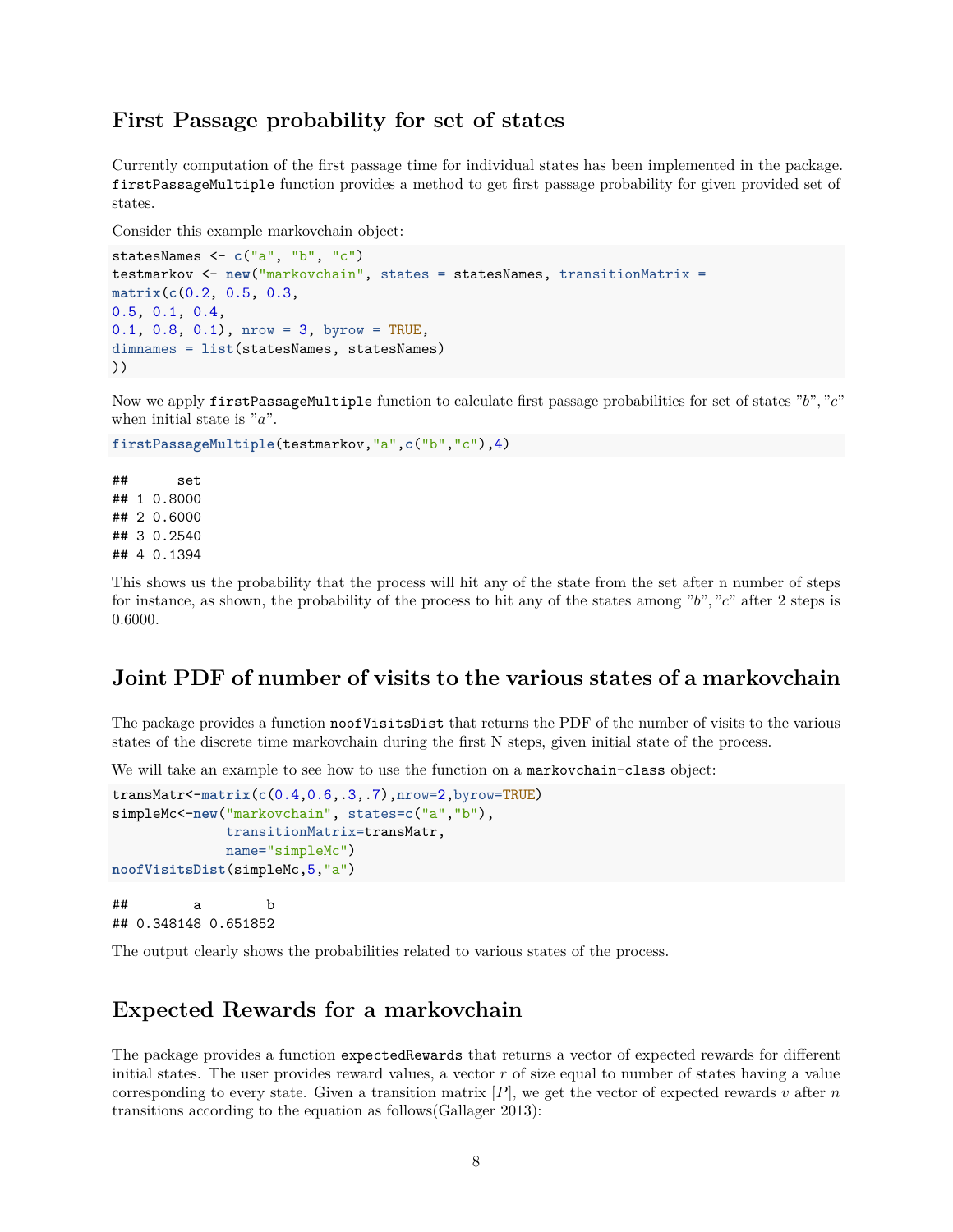$v[n] = r + [P] * v[n-1]$ 

Applying this equation on a markovchain-class object

```
transMatr<-matrix(c(0.99,0.01,0.01,0.99),nrow=2,byrow=TRUE)
simpleMc<-new("markovchain", states=c("a","b"),
             transitionMatrix=transMatr)
expectedRewards(simpleMc,1,c(0,1))
```
## [1] 0.01 1.99

### **Expected Rewards for a set of states in a markovchain process**

The package provides a function expectedRewardsBeforeHittingA that returns the value of expected first passage rewards *E* given rewards corresponding to every state, an initial state. This means the function returns expected reward for given initial state  $s_0$ , number of transitions *n* and for a set of states *A* with a constraint such that the process does not hit any of the states that belong to state *A*. *S* is the set of all possible states.

The function uses an equation which is as follows:

$$
E = \sum_{i=1}^{n} 1_{s_0} P_{S-A}^i R_{S-A}
$$

here  $1_{s_0} = [0, 0, ..., 0, 1, 0, ..., 0, 0, 0]$ , 1 being on  $s_0$  position and  $R_{S-A}$  being the rewards vector for  $S-A$  state.

## **Checking Irreducibly of a CTMC**

The package provides a function is.CTMCirreducible that returns a Boolean value stating whether the ctmc object is irreducible. We know that a continuous time markovchain is irreducible if and only if its embedded chain is irreducible(Sigman 2009).

We demonstrate an example running the function:

```
energyStates <- c("sigma", "sigma_star")
byRow <- TRUE
gen <- matrix(data = c(-3, 3,
                      1, -1), nrow = 2,
             byrow = byRow, dimnames = list(energyStates, energyStates))
molecularCTMC <- new("ctmc", states = energyStates,
                    byrow = byRow, generator = gen,
                    name = "Molecular Transition Model")
is.CTMCirreducible(molecularCTMC)
```
## [1] TRUE

# **Simulation of Higher Order Multivariate Markovchains**

The package provides predictHommc function. This function provides a simulation system for higher order multivariate markovchains. The function assumes that the state probability distribution of the jth sequence at time *r* + 1 depends on the state probability distribution of all the sequences at n previous mon=ments of time i.e.  $t = r$  to  $t = r - n + 1$ . Hence the proposed model takes the form mathematically as:(Ching, Ng, and Fung 2008)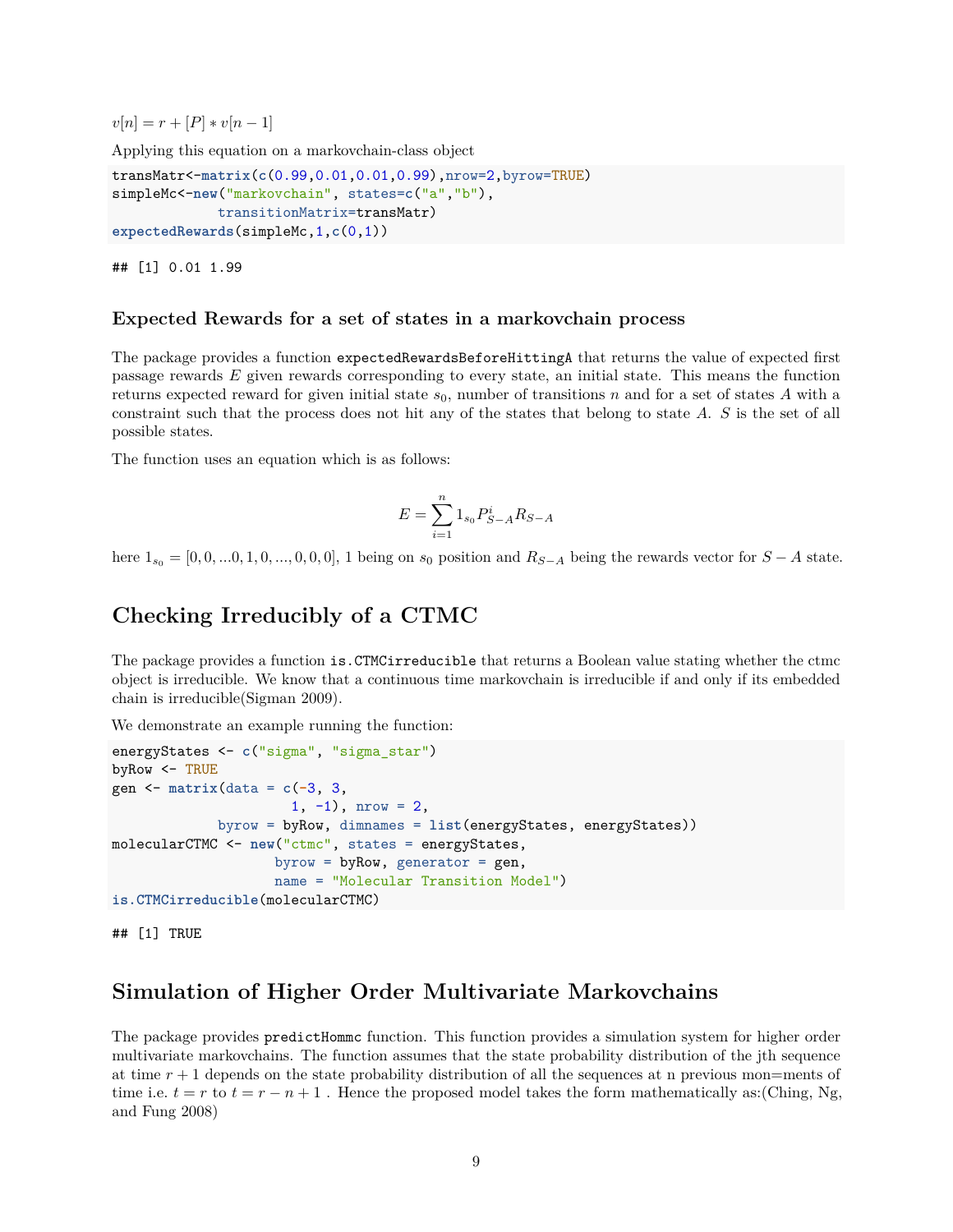$$
X_{r+1}^j = \sum_{k=1}^s \sum_{h=1}^n \lambda_{jk}^{(h)} P_h^{(jk)} X_{r-h+1}^{(k)}, \quad j = 1, 2, \dots s, \quad r = n-1, n, \dots
$$

with initals  $X_0^{(k)}$ ,  $X_1^{(k)}$ , ...,  $X_{n-1}^{(k)}$  ( $k = 1, 2, ...$ s). Here,

 $\lambda_{jk}^{(k)}$ ,  $1 \leq j, k \leq s, 1 \leq h \leq n$  and  $\sum_{k=1}^{s} \sum_{h=1}^{n} \lambda_{jk}^{(h)} = 1, j = 1, 2, \dots s.$ 

Now we run an example on sample hommc object for simulating next 3 steps using predictHommc function. The function provides a choice of entering initial states according to the hommc object. In case the user does not enter initial states, the function takes all initial states to be the first state from the set of states.

```
statesName <- c("a", "b")
P <- array(0, dim = c(2, 2, 4), dimnames = list(statesName, statesName))
P[,,1] <- matrix(c(0, 1, 1/3, 2/3), byrow = FALSE, nrow = 2)
P[,,2] <- matrix(c(1/4, 3/4, 0, 1), byrow = FALSE, nrow = 2)
P[,,3] <- matrix(c(1, 0, 1/3, 2/3), byrow = FALSE, nrow = 2)
P[,,4] <- matrix(c(3/4, 1/4, 0, 1), byrow = FALSE, nrow = 2)
Lambda <- c(0.8, 0.2, 0.3, 0.7)
ob <- new("hommc", order = 1, states = statesName, P = P,
         Lambda = Lambda, byrow = FALSE, name = "FOMMC")
```

```
predictHommc(ob,3)
```

```
## [,1] [,2] [,3]
## [1,] "b" "a" "b"
## [2,] "a" "a" "a"
```
# **Check Time Reversibility of Continuous-time markovchains**

A Continuous-time markovchain with generator *Q* and stationary distribution *π* is said to be time reversible if:(Dobrow 2016)

$$
\pi_i q_{ij} = \pi_j q_{ji}
$$

Intuitively, a continuous-time Markov chain is time reversible if the process in forward time is indistinguishable from the process in reversed time. A consequence is that for all states i and j, the long-term forward transition rate from i to j is equal to the long-term backward rate from j to i.

The package provides is.TimeReversible function to check if a ctmc object is time-reversible. We follow with an example run on a ctmc object.

```
energyStates <- c("sigma", "sigma_star")
byRow <- TRUE
gen <- matrix(data = c(-3, 3,
                       1, -1), nrow = 2,
             byrow = byRow, dimnames = list(energyStates, energyStates))
molecularCTMC <- new("ctmc", states = energyStates,
                    byrow = byRow, generator = gen,
                    name = "Molecular Transition Model")
is.TimeReversible(molecularCTMC)
```
## [1] TRUE